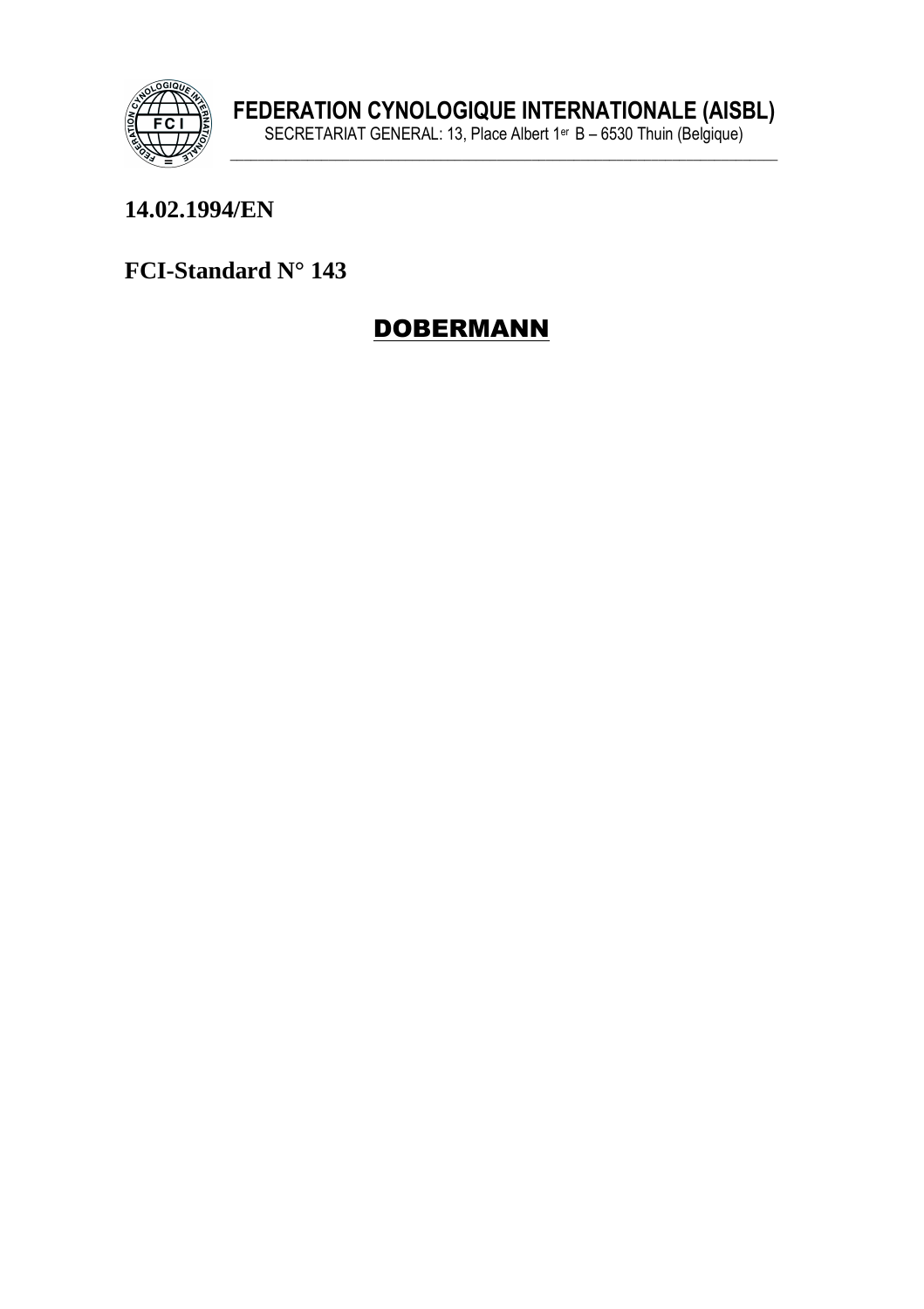**TRANSLATION** : Dobermann Council of K.U.S.A. (Kennel Union of Southern Africa).

**ORIGIN** : Germany.

#### **DATE OF PUBLICATION OF THE OFFICIAL VALID STANDARD** : 14.02.1994.

**UTILIZATION** : Companion, protection and working dog.

**FCI-CLASSIFICATION** : Group 2 Pinscher and Schnauzer type-Molossian type and Swiss Mountain and Cattle Dogs. Section 1 Pinscher and Schnauzer type. With working trial.

**BRIEF HISTORICAL SUMMARY** : The Dobermann is the only German breed which bears the name of its original breeder, Friedrich Louis Dobermann (02.01.1834 – 09.06.1894).

He was believed to be a tax collector, offal abbatoir manager (knacker) and a part time dog catcher, legally able to catch all stray dogs. He bred with animals from this reservoir that were particularly sharp. The so called "butcher's dogs" which were already considered a relatively pure breed at that time, played a most important role in the origination of the Dobermann breed. These dogs were an early type of Rottweiler, mixed with a type of shepherd which existed in "Thüringen" as a black dog with rust red markings. Herr Dobermann bred with this mixture of dogs in the Eighteen Seventies. Thus he obtained "his breed" : not only alert, but highly protective working and housedogs. They were often used as guard and police dogs. Their extensive use in police work led to the nickname "Gendarme dog". They were used in hunting to control large vermin.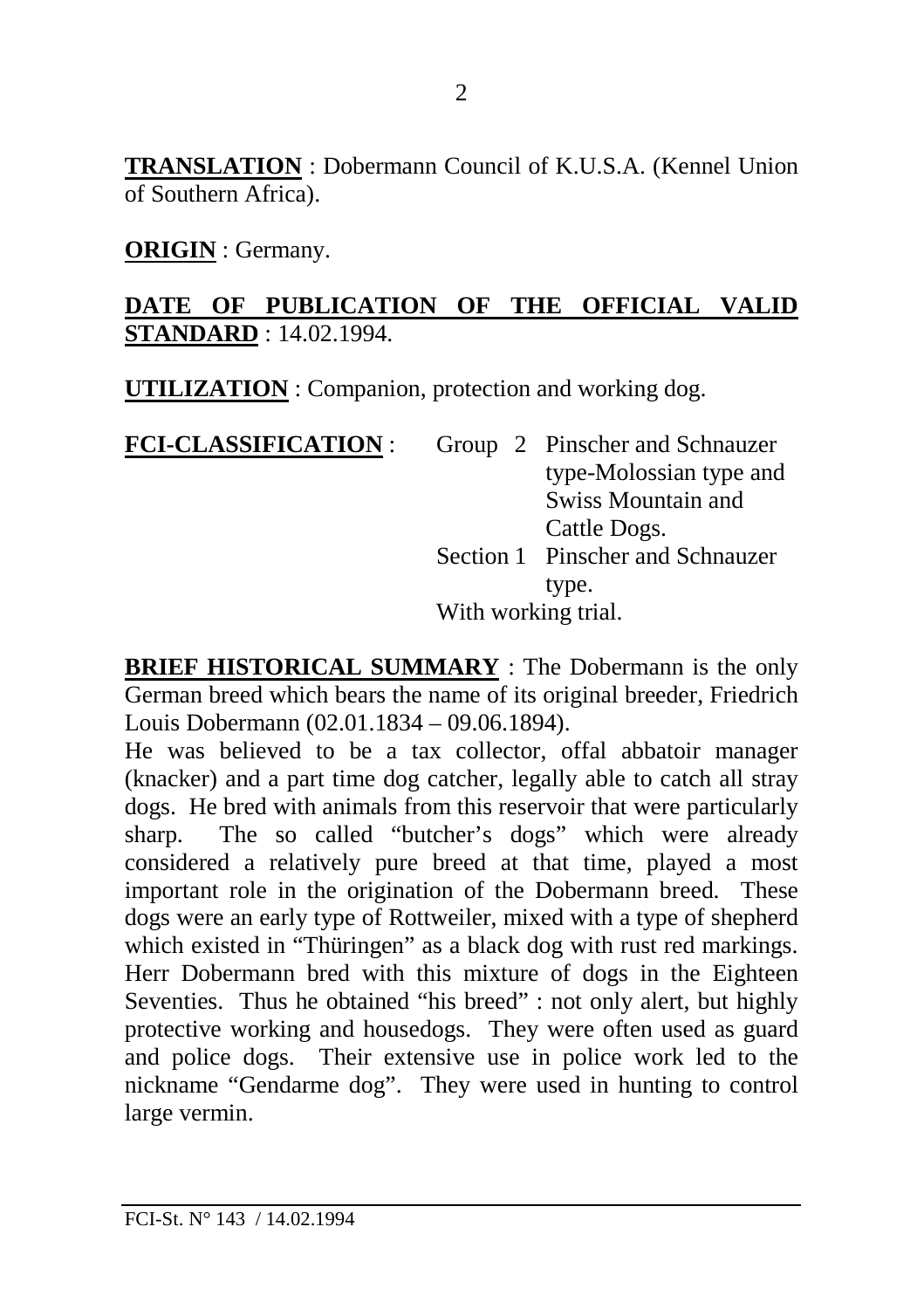In these circumstances it was a matter of course that the Dobermann was recognized officially as a Police Dog by the beginning of the century.

The Dobermann breed requires a medium sized, powerful, muscular dog. Despite his substance he shall be elegant and noble, which will be evident in his body line. He must be exceptionally suitable as a companion, protection and working dog and also as a family dog.

**GENERAL APPEARANCE** : The Dobermann is of medium size, strong and muscularly built. Through the elegant lines of its body, its proud stature, and its expression of determination, it conforms to the ideal picture of dog.

**IMPORTANT PROPORTIONS** : The body of the Dobermann appears to be almost square, particularly in males. The length of the body measured from the point of the shoulder to the point of the buttock shall not be more than 5% longer than the height from the withers to the ground in males, and 10% in females.

**BEHAVIOUR / TEMPERAMENT** : The disposition of the Dobermann is friendly and calm; very devoted to the family it loves children. Medium temperament and medium sharpness (alertness) is desired. A medium threshold of irritation is required with a good contact to the owner. Easy to train, The Dobermann enjoys working, and shall have good working ability, courage and hardness. The particular values of self confidence and intrepidness are requied, and also adaptability and attention to fit the social environment.

#### **HEAD**

CRANIAL REGION : Strong and in proportion to the body. Seen from the top the head is shaped in the form of a blunt wedge. Viewed form the front the crown line shall be almost level and not dropping off to the ears. The muzzle line extends almost straight to the top line of the skull which falls, gently rounded, into the neck line. The superciliary ridge is well developed without protruding.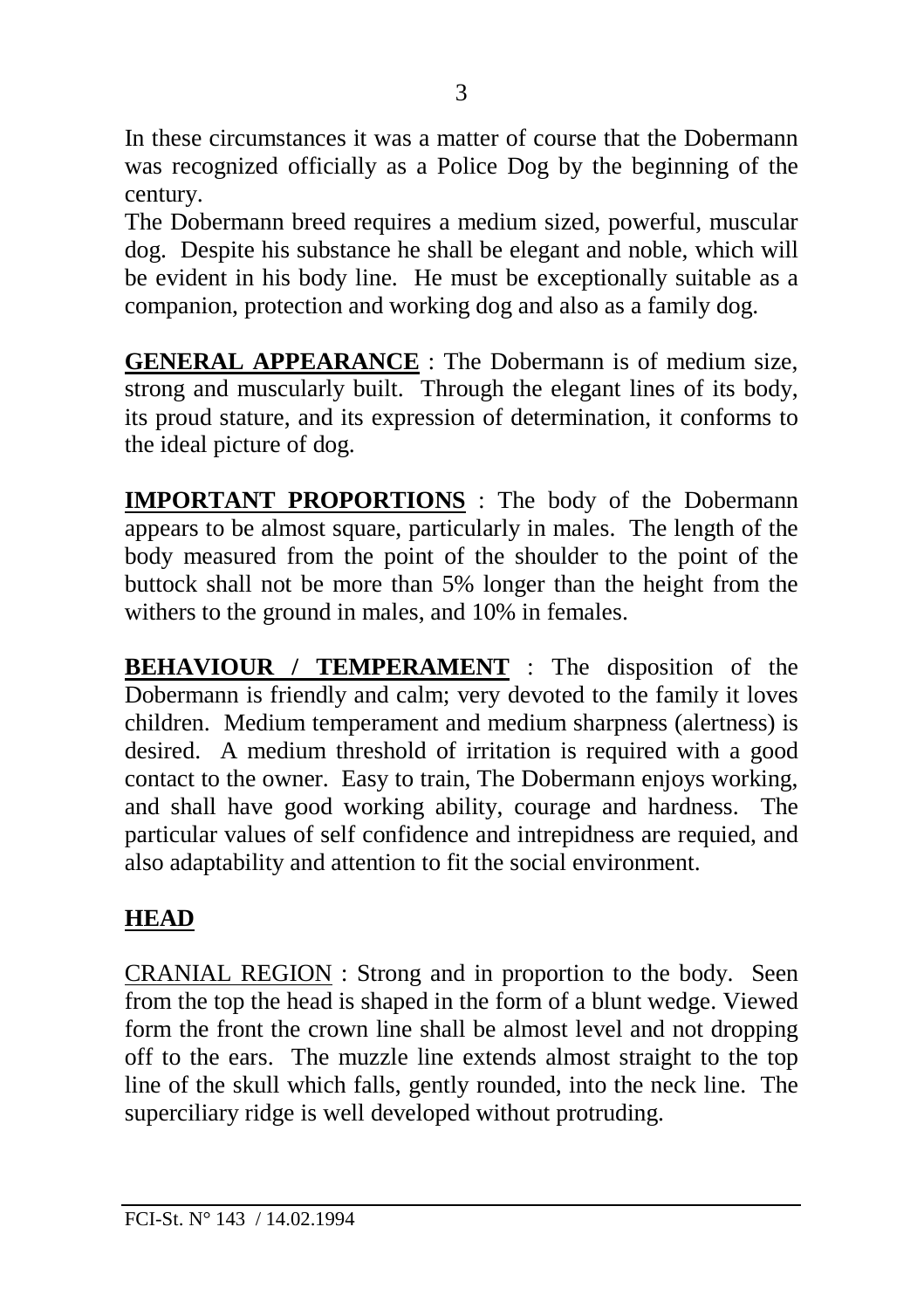The forehead furrow is still visible. The occiput shall not be conspicuous. Seen from the front and the top the sides of the head must not bulge. The slight bulge between the rear of the upper jawbone and the cheek bone shall be in harmony with the total length of the head. The head muscles shall be well developed.

Stop : Shall be slight but visibly developed.

## FACIAL REGION :

Nose : Nostrils well developed, more broad than round, with large openings without overall protrusion. Black – on black dogs; on brown dogs, corresponding lighter shades.

Muzzle : The muzzle must be in the right proportion with the upper head and must be strongly developed. The muzzle shall have depth. The mouth opening shall be wide, reaching to the molars. A good muzzle width must also be present on the upper and lower incisor area.

Flews : They shall be tight and lie close to the jaw which will ensure a tight closure of the mouth. The pigment of the gum to be dark; on brown dogs a corresponding lighter shade.

Jaws/Teeth : Powerful broad upper and under jaw, scissor bite, 42 teeth correctly placed and normal size.

Eyes : Middle sized, oval and dark in colour. Lighter shades are permitted for brown dogs. Close lying eyelids. Eyelids shall be covered with hair. Baldness around the rim of the eye is highly undesirable.

Ears : The ear, which is set high, is carried erect and cropped to a length in proportion to the head. In a country where cropping is not permitted the uncropped ear is equally recognized. (Medium size preferred and with the front edge lying close to the cheeks).

**NECK** : The neck must have a good length and be in proportion to the body and the head. It is dry and muscular. Its outline rises gradually and is softly curved. Its carriage is upright and shows much nobility.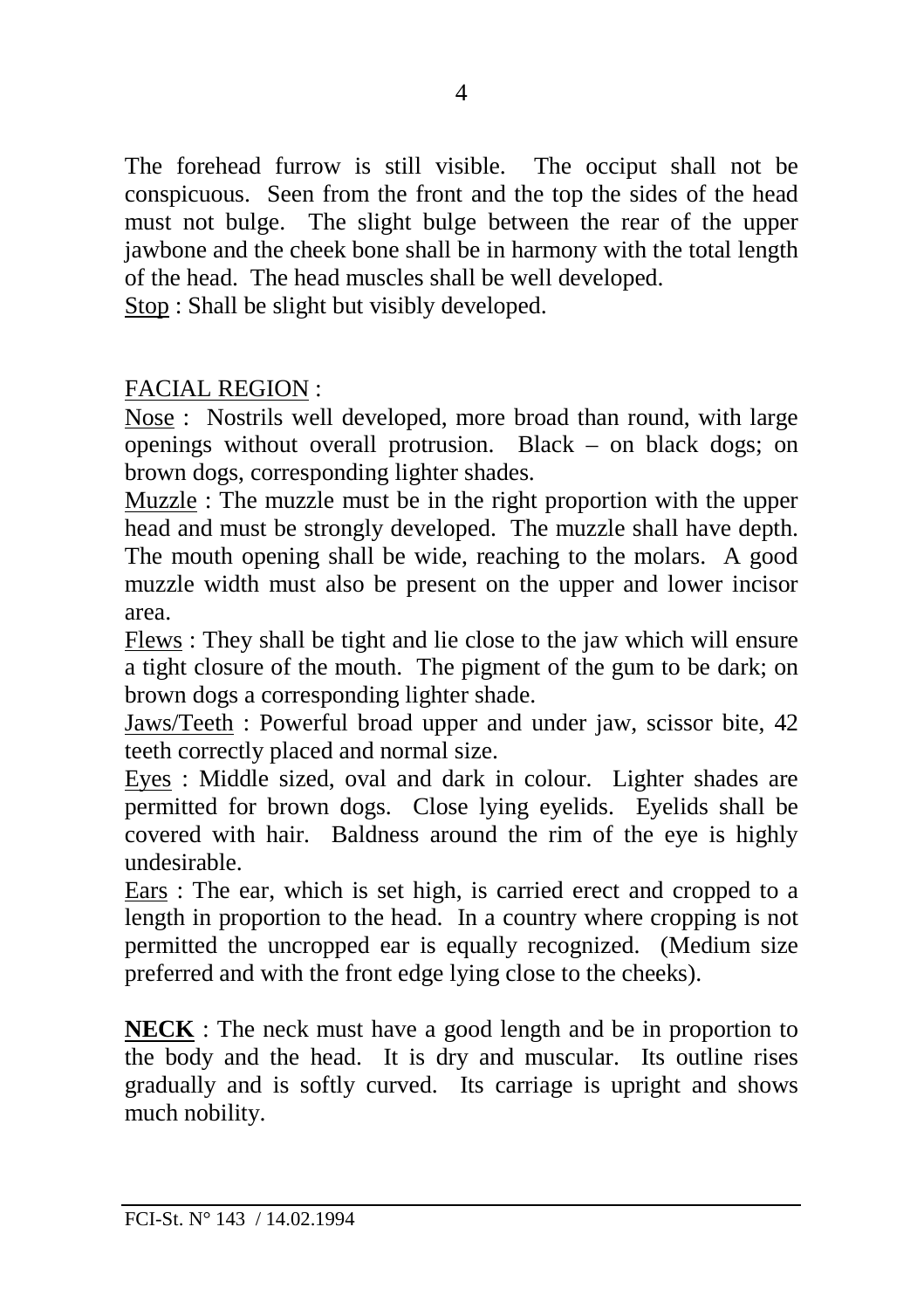## **BODY** :

Withers : Shall be pronounced in height and length, especially in males and thereby determine the slope of the topline rising from the croup to the withers.

Back : Short and tight, of good width and well muscled.

Loin : Of good width and well muscled. The bitch can be slightly longer in loin because she requires space for suckling.

Croup : It shall fall slightly, hardly perceptible from sacrum to the root of the tail, and appears well rounded, being neither straight nor noticeably sloping, of good width and well muscled.

Chest : Length and depth of chest must be in the right proportion to the body length. The depth with slightly arched ribs should be approximately 50% the height of the dog at the withers. The chest has got a good width with especially well developed forechest.

Underline and Belly : From the bottom of the breastbone to the pelvis the underline is noticeably tucked up.

**TAIL** : It is high set and docked short whereby approximately two tail vertebrae remain visible. In countries where docking is legally not permitted the tail may remain natural.

# **LIMBS**

## FOREQUARTERS :

General appearance : The front legs as seen from all sides are almost straight, vertical to the ground and strongly developed.

Shoulders: The shoulder-blade lies close against the chest, and both sides of the shoulder-blade edge are well muscled and reach over the top of the thoracic vertebra, slanting as much as possible and well set back. The angle to the horizontal is approximately 50%.

Upper arm : Good length, well muscled, the angle to the shoulderblade is approximately 105° to 110°.

Elbow : Close in, not turned out.

Lower arm : Strong and straight. Well muscled. Length in harmony with the whole body.

Carpus (Carpal joint) : Strong.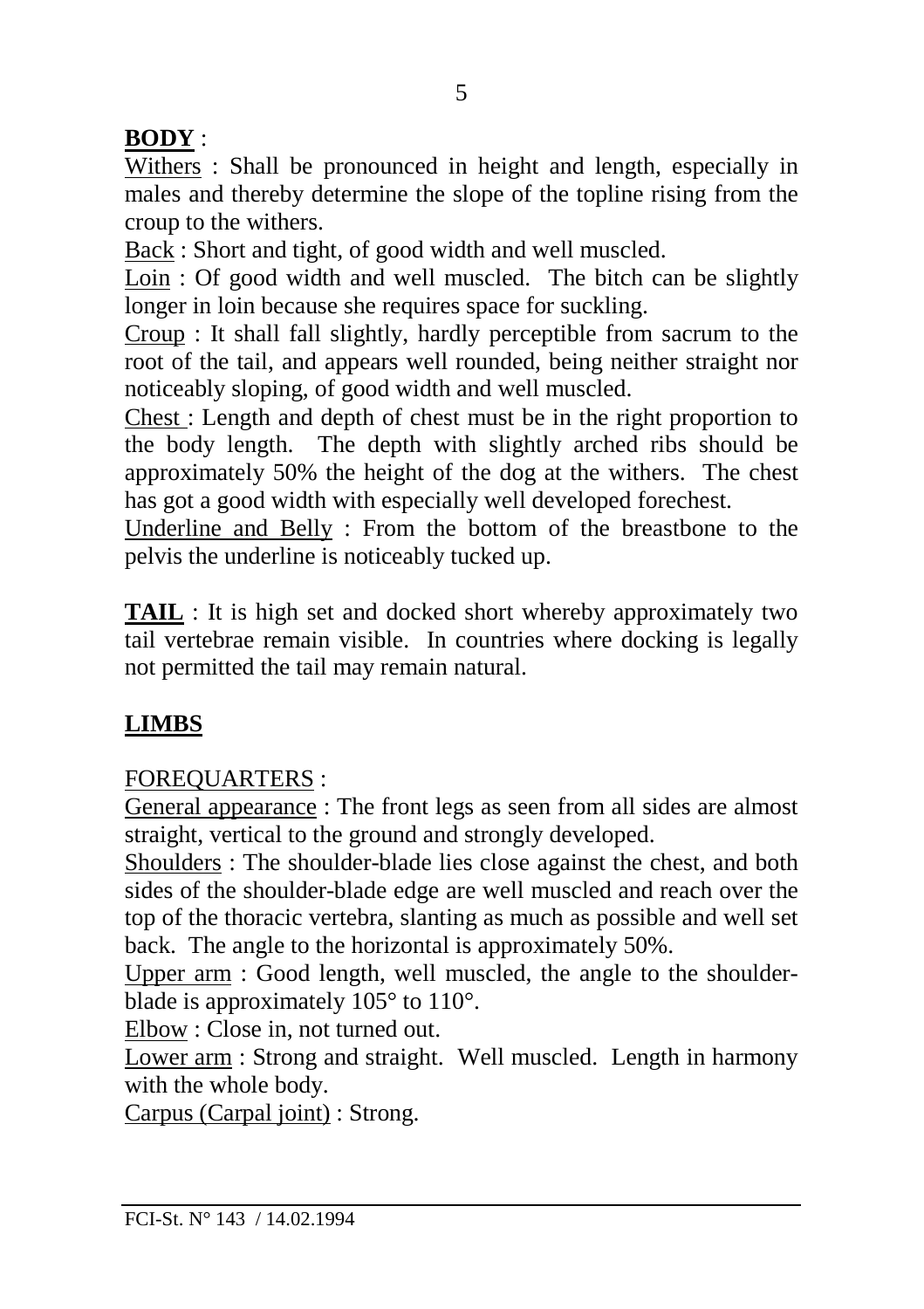Metacarpus (Pastern) : Bones strong. Straight seen from the front. Seen from the side, only slightly sloping, maximum 10°.

Forefeet : The feet are short and tight. The toes are arched towards the top (cat like). Nails short and black.

#### HINDQUARTERS :

General appearance : Seen from the back the Dobermann looks, because of his well developed pelvic muscles in hips and croup, wide and rounded off. The muscles running from the pelvic towards the upper and lower

thigh result in good width development, as well as in the upper thigh area, in the knee joint area and at the lower thigh. The strong hind legs are straight and stand parallel.

Upper thigh : Good length and width, well muscled. Good angulation to the hip joint. Angulation to the horizontal approximately between 80° to 85°.

Knee : The knee joint is strong and is formed by the upper and lower thigh as well as the knee cap. The knee angulation is approximately 130°.

Lower thigh : Medium length and in harmony with the total length of the hindquarter.

Hock joint : Medium strength and parallel. The lower thigh bone is joined to the metatarsal at the hock joint (angle about 140°).

Metatarsus (Rear pastern) : It is short and stands vertical to the ground.

Hind feet : Like the front feet, the toes of the back feet are short, arched and closed. Nails are short and black.

**GAIT / MOVEMENT** : The gait is of special importance to both the working ability as well as the exterior appearance. The gait is elastic, elegant, agile, free and ground covering. The front legs reach out as far as possible. The hind quarter gives far reaching and necessary elastic drive. The front leg of one side and back leg of the other side move forward at the same time. There should be good stability of the back, the ligaments and the joints.

**SKIN** : The skin fits closely all over and is of good pigment.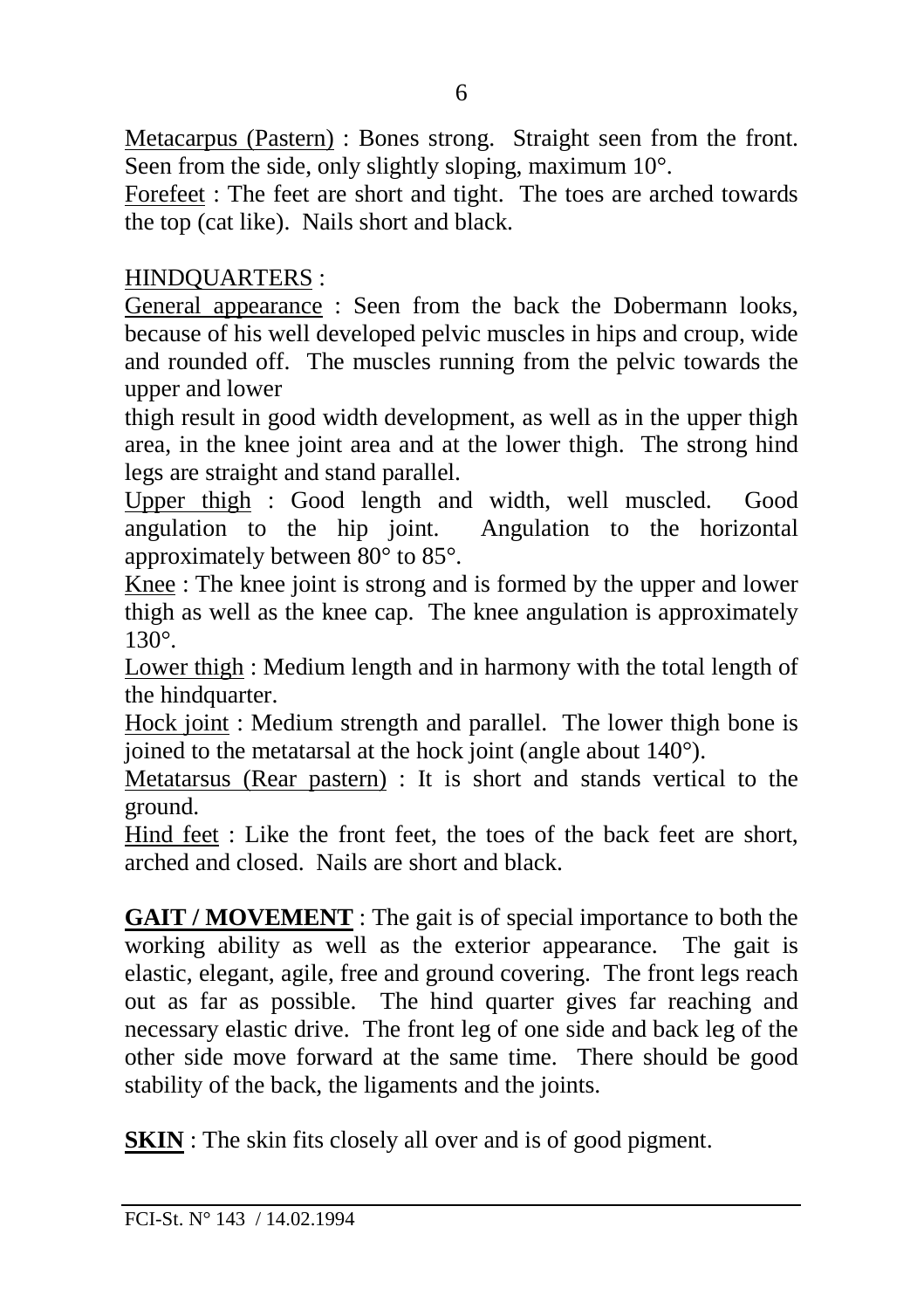## **COAT**

HAIR : The hair is short, hard and thick. It lies tight and smooth and is equally distributed over the whole surface. Undercoat is not allowed.

COLOUR : The colour is black or brown, with rust red clearly defined and clean markings. Markings on the muzzle, as a spot on the cheeks and the top of the eyebrow, on the throat, two spots on the forechest, on the metacarpus, metatarsus and feet, on the inside of the back thigh, on the arms and below the tail.

#### **SIZE AND WEIGHT** :

Height at withers : Males :  $68 - 72$  cm. Bitches  $\cdot$  63 – 68 cm. Medium size desirable. Weight : Males : about  $40 - 45$  kg. Bitches : about  $32 - 35$  kg.

**FAULTS** : Any departure from the foregoing points should be considered a fault and the seriousness with which the fault should be regarded should be in exact proportion to its degree and its effect upon the health and welfare of the dog.

- General Appearance : Reversal of sexual impression; little substance; too light; too heavy; too leggy; weak bones.
- Head : Too heavy, too narrow, too short, too long, too much or too little stop; Roman nose, bad slope of the top line of the skull; weak underjaw; round or slit eyes; light eye; cheeks too heavy; loose flews; eyes too open or too deepset; ear set too high or too low; open mouth angle.
- Neck : Slightly short; too short; loose skin around the throat; dewlap; too long (not in harmony); ewe neck.
- Body : Black not tight; sloping croup; sway back; roach back; insufficient or too much spring of rib; insufficient depth or width of chest; back too long overall; too little forechest; tail set too high or too low; too little or too much tuck up.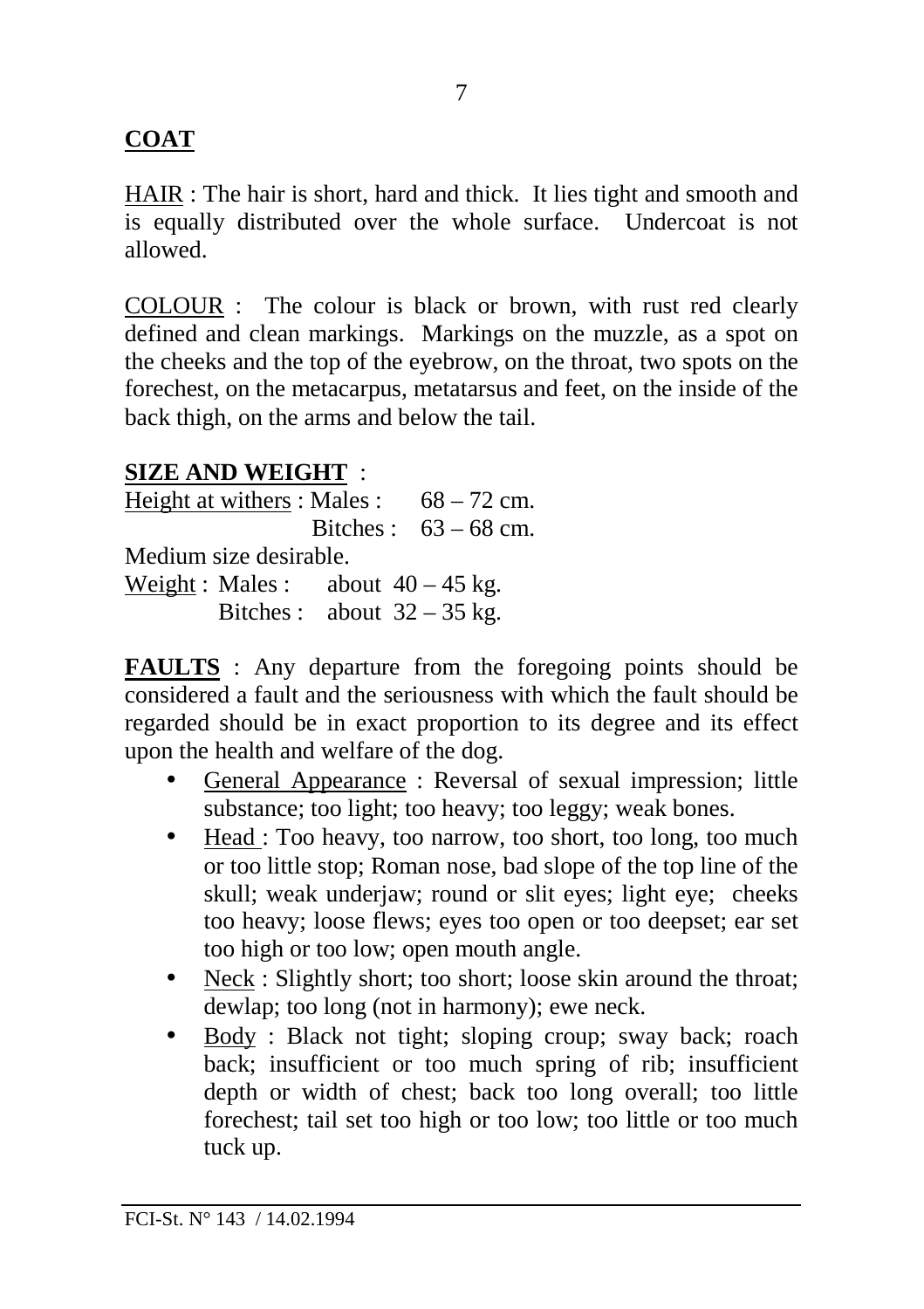- Limbs : Too little or too much angulation front or hindquarters; loose elbow; deviations from the standard position and length of bones and joints; feet too close together or too wide apart; cow-hocks, spread hocks, close hocks; open or soft paws, crooked toes; pale nails.
- Coat : Markings too light or not sharply defined; smudged markings; mask too dark; big black spot on the legs; chest markings hardly visible or too large; hair long, soft, curly or dull. Thin coat; bald patches; large tufts of hair particularly on the body; visible undercoat.
- Character : Inadequate self confidence; temperament too high; sharpness too high; too high or too low a threshold of irritation.
- Size : Deviation of size up to two centimetres from the standard should result in a lowering of the quality grading.
- Gait : Wobbly; restricted or stiff gait; pacing.

## **DISQUALIFYING FAULTS** :

- Aggressive or overly shy dogs.
- Any dog clearly showing physical of behavioural abnormalities shall be disqualified.
- General : Pronounced reversal of sexual impressions.
- Eyes : Yellow eyes (bird of prey eye); wall eye.
- Dentition : Overshot; level bite; undershot; missing teeth.
- Coat : White spots; pronounced long and wavy hair; pronounced thin coat or large bald patches.
- Size : Dogs which deviate more than two centimetres over or under the standard.

# **N.B.:**

- Male animals should have two apparently normal testicles fully descended into the scrotum.
- Only functionally and clinically healthy dogs, with breed typical conformation should be used for breeding.